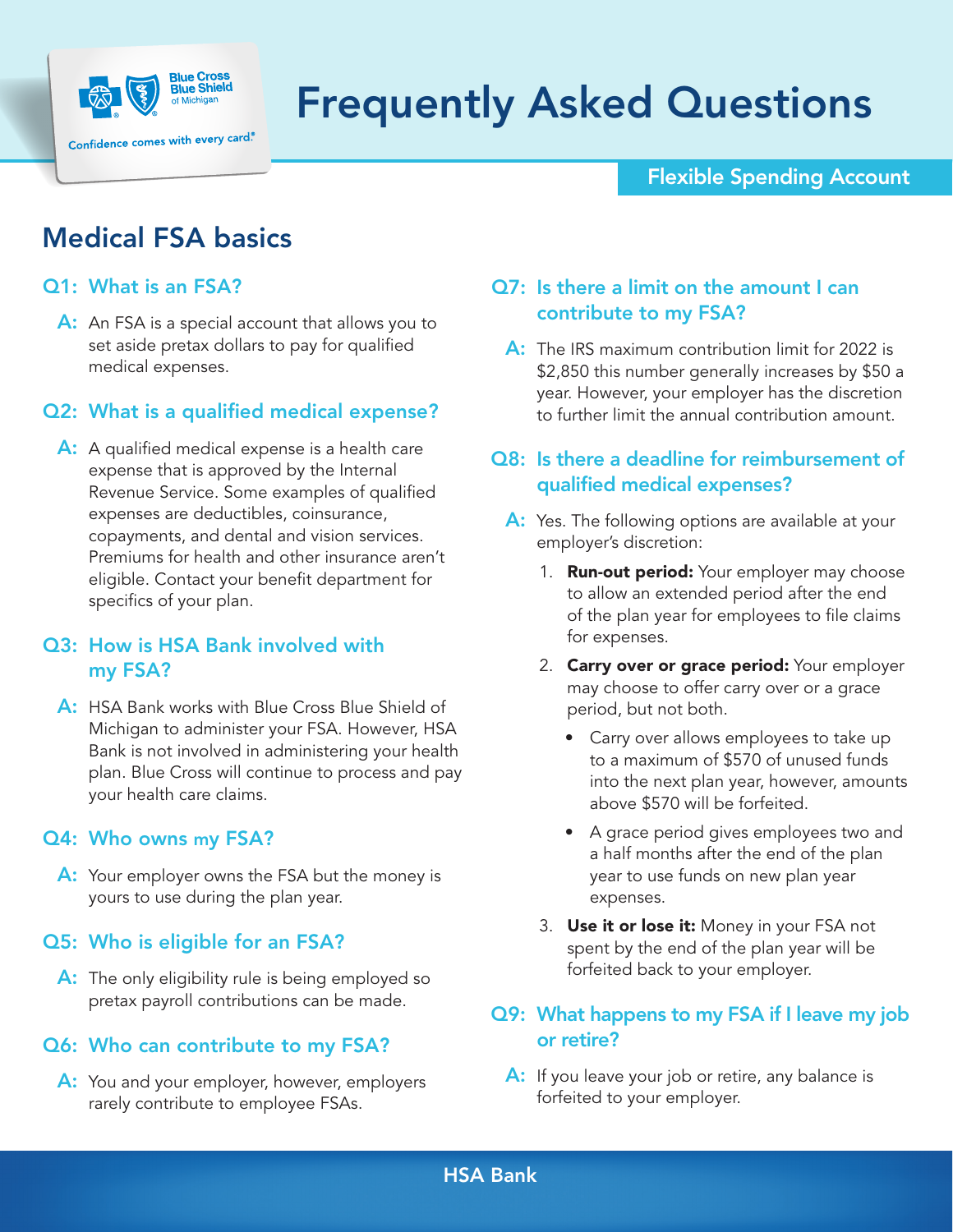## Q10: Can I use my FSA for my children's qualified expenses?

A: Yes. Your FSA can be used for qualified medical expenses of any family member who qualifies as a dependent on your tax return.

### Q11: Can I use my FSA for nonmedical expenses?

A: No. Funds can only be used for qualified medical expenses.

# Q12: How can I get reimbursed for qualified expenses?

A: You can submit claims through your Blue Cross member account at **[bcbsm.com](http://bcbsm.com)** or the Blue Cross mobile app. Once the proper forms and receipts have been submitted, you can elect to be reimbursed by direct deposit to your linked personal bank account or to receive a paper check at no charge.

## Q13: What do I submit to get FSA reimbursement for an orthodontic claim?

A: You need to submit a copy of the contract specifying start date, length of treatment and total cost.

### Q14: How often can I request reimbursements?

A: FSA reimbursements can be requested as often as a qualified expense is incurred during the plan year and before the end of the run-out period or grace period, if these options are applicable.

# Q15: How quickly will I get reimbursed?

A: FSA reimbursements are usually made within five to seven business days of receiving your completed reimbursement request form and necessary documentation.

# Dependent-care FSA

### Q1: What is a dependent-care FSA?

A: A dependent-care FSA is a special account that allows you to set aside pretax dollars to pay for qualified dependent-care expenses.

### Q2: What expenses can be paid with a dependent-care FSA?

- A: A dependent-care FSA can be used to pay for dependent care that allows you and your spouse to work, look for work or attend school full time. Examples of qualified dependent care expenses include:
	- Fees for licensed day care or adult care facilities
	- Amounts paid for babysitters or nursery school
	- Payment for before- and after-school care programs
	- Payment to a relative for the purpose of child care
	- Summer day camp

Note: Dependent-care expenses aren't reimbursable if the caregiver is a spouse, someone you can claim on your federal income taxes or a child under age 19.

# Q3: What expenses can't be paid with a dependent-care FSA?

- A: Examples of expenses that don't qualify for payment with a dependent-care FSA include:
	- A baby sitter hired for reasons other than to allow you or your spouse to work. For example, a baby sitter hired for dinner after work hours.
	- Fees for activities such as music lessons, sports teams or field trips
	- Overnight camp
	- Tuition for private school or boarding school
	- Child support payments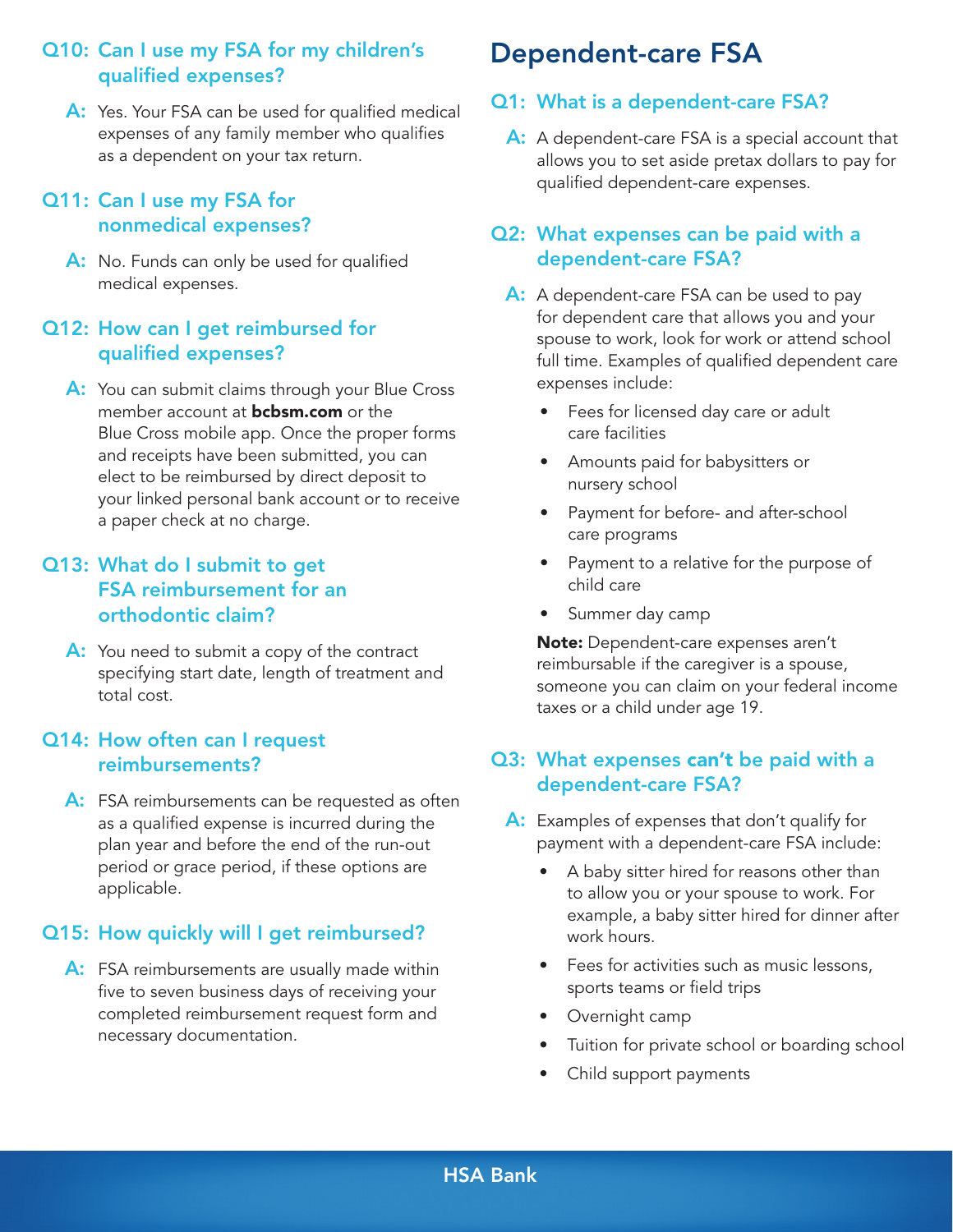# Q4: Who qualifies as a dependent?

- A: Your dependent-care FSA can be used to reimburse qualified expenses for:
	- Dependents claimed on your federal income taxes
	- Dependents under age 13
	- Dependents of any age who are mentally or physically incapable of self care

### Q5: Under what circumstances does a dependent-care FSA cover care for elderly relatives?

A: Your dependent-care FSA can be used to cover elder care that allows you or your spouse to work, look for work or attend school full-time. The person receiving care must be mentally or physically incapable of self care, and you must be able to claim them as a dependent on your federal income taxes and pay for more than half of their living expenses.

### Q6: How does reimbursement from a dependent-care FSA work?

A: You can only be reimbursed for qualified dependent-care expenses that fall within your current account balance. As funds become available in the account, the accumulated balance can be used for qualified expenses. Funds can only be used for qualified dependent-care expenses in the year they were contributed.

### Q7: Does a dependent-care FSA offer a grace period?

A: Yes, if your employer offers a grace period, you have two and a half months after the end of the plan year to use funds for the current plan year.

# Q8: How much can I contribute to a dependent-care FSA?

- A: The IRS limits contributions as follows:
	- You must have earned income for the year in which you contribute to the account.
	- A minimum contribution limit can be established by your employer.
	- The maximum contribution is \$5,000 per household.
	- If a married couple files income taxes separately, they each can contribute \$2,500 annually.

# Q9: If I use a dependent-care FSA, can I still take a dependent care tax credit?

A: If you take a child or dependent-care tax credit on your federal income tax, it can only be over and above your annual dependent-care FSA contribution amount (limited to \$3,000 for one dependent or \$6,000 for two or more dependents). See IRS Publication 503 – Child and Dependent Care Expenses for specific rules.

# Tools and resources

#### Q1: Can I access my FSA online?

- A: Yes. You can access your FSA information through your Blue Cross member account.
	- 1. Log in to your member account at **[bcbsm.com](http://bcbsm.com)**. First-time visitors will need to register.
	- 2. Click *My Coverage*.
	- 3. Click *Spending Account* from the drop-down menu.
	- 4. Click on the *Go to your health spending account* link. This will take you to the HSA Bank member site.